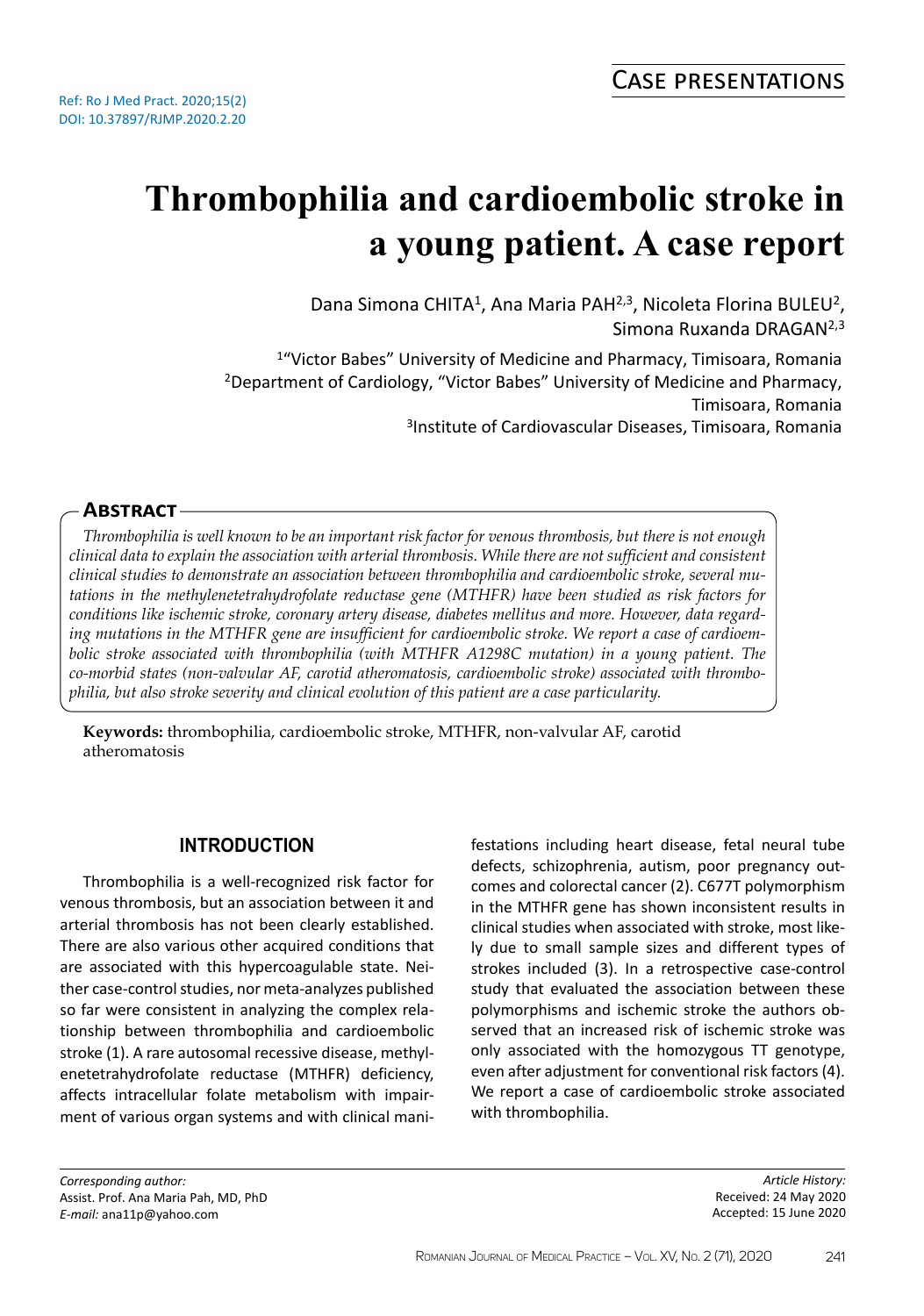## **CASE PRESENTATION**

A 48 years old male patient with a history of acute ischemic stroke in 2018, hospitalized at the Neurology Department of "Pius Branzeu" Emergency Clinical Hospital in Timisoara, presented in May 2020 in our clinic for clinical reevaluation. As cardiovascular risk factors involved in ischemic stroke, he had chronic hypertension, treated prior to hospitalization for 6 years, a smoking habit for 20 years and he was overweight.

### **Past clinical history**

The patient presented right hemiparesis, dysarthria with elements of Broca aphasia (difficulties in naming objects and using words correctly) and gait disturbance on admission. The clinical onset was 2 days before hospitalization for the language deficit and 1 day for the onset of motor deficit. Due to late hospital presentation, thrombolytic therapy was not recommended.

The general clinical examination revealed high blood pressure (BP = 170/90 mmHg, heart rate HR =  $60$ bpm) and overweight, with body mass index (BMI = 28.3 kg/m<sup>2</sup>) and normal clinical status for cardiac, pulmonary ( $O_2$  saturation = 98%), abdominal and renal functions. The neurological examination on admission revealed right ataxic hemiparesis with right-sided deep tendon hyperreflexia and positive right-sided Babinski sign, right limb ataxia with dysmetria, ataxic gait, no sign of objective sensibility disturbances, normal mental status (alert, attentive and oriented), no neck muscle rigidity and meningeal signs. The clinical assessment of cranial nerves revealed right central facial palsy with no other dysfunctions of the cranial nerves. When assessing language features, dysarthria with Broca aphasia elements were observed.

The patient underwent blood testing and several clinical investigations. The laboratory findings performed during hospitalization revealed a normal hemoleucogram, slight hyperglycemia on admission (117 mg/dl), normal lipid profile with total cholesterol (TC = 129 mg/dl), high density lipoprotein cholesterol (HDLc = 28 mg/dl), low density lipoprotein cholesterol (LDLc = 81 mg/dl) and triglicerides (TGL = 78 mg/dl), normal coagulation tests (APTT =  $31.5$  s; TQ =  $11.5$  s) with INR (international normalized ratio) values ranging from 1.05 on admission to 1.92 at hospital leave, hyperfibrogenemia (373 mg/dl), slightly elevated muscle creatine phosphokinase (CK-MB =  $11$  U/l) and serum lactate-dehydrogenase (LDH = 138 mg/dl) and normal C-reactive protein (CRP = 3.27 mg/l).

The electrocardiogram revealed sinus rhythm, but on the 24 h Holter ECG monitoring an episode of paroxysmal AF was found with a heart rate of 95 b/min. The in-hospital echocardiographic parameters were normal with no left atrial or ventricular hypertrophy, while valvulopathies were also excluded during this examination. The ejection fraction of the left ventricle was normal (LVEF = 65%).

Bilateral diffuse carotid atheromatosis with increased intima media thickness (IMT = 1.2 mm) was found on Doppler carotid echography. Also an abdominal echography was performed with no modifications. The chest X-ray showed diffuse scleroemphysema and bilateral millimetrical fibronodular opacities in the middle lobes.

On admission a cerebral computed tomography scan was performed revealing a frontal left hypodense lesion with a diameter of 26 mm and no signs of intracranial bleeding. Also native and contrast enhanced magnetic resonance imaging (MRI) cerebral studies were performed that highlighted the presence of multiple cortical and subcortical acute ischemic lesions (the biggest lesion with a diameter of 20 mm) with localization in the left parietal lobe, left operculum and left insula (figures 1 and 2). The ventricles were normally sized with normal alignment. There were also no pathologic cerebral contrast captions.



*Figure 1. Axial T2 FLAIR weighted MRI scan image showing multiple cortico-subcortical hyperintensities in the left parietal lobe, left parietal operculum and left insula with the biggest diameter of 20 mm*

The  $\text{CHA}_2\text{DS}_2$ -VASC score calculated during hospitalization was of 2 points, being relatively low and the HASBLED score was 1 point. Stroke severity scales were applied at admission, the NIHSS scale was 8 and the modified Rankin scale was 3.

Further investigations were made to determine other possible etiologies of ischemic stroke for this relatively young patient, and a genetic profile for thrombophilia was assessed. The results showed a heterozygous factor II G20210A mutation, PAI-1 4G/4G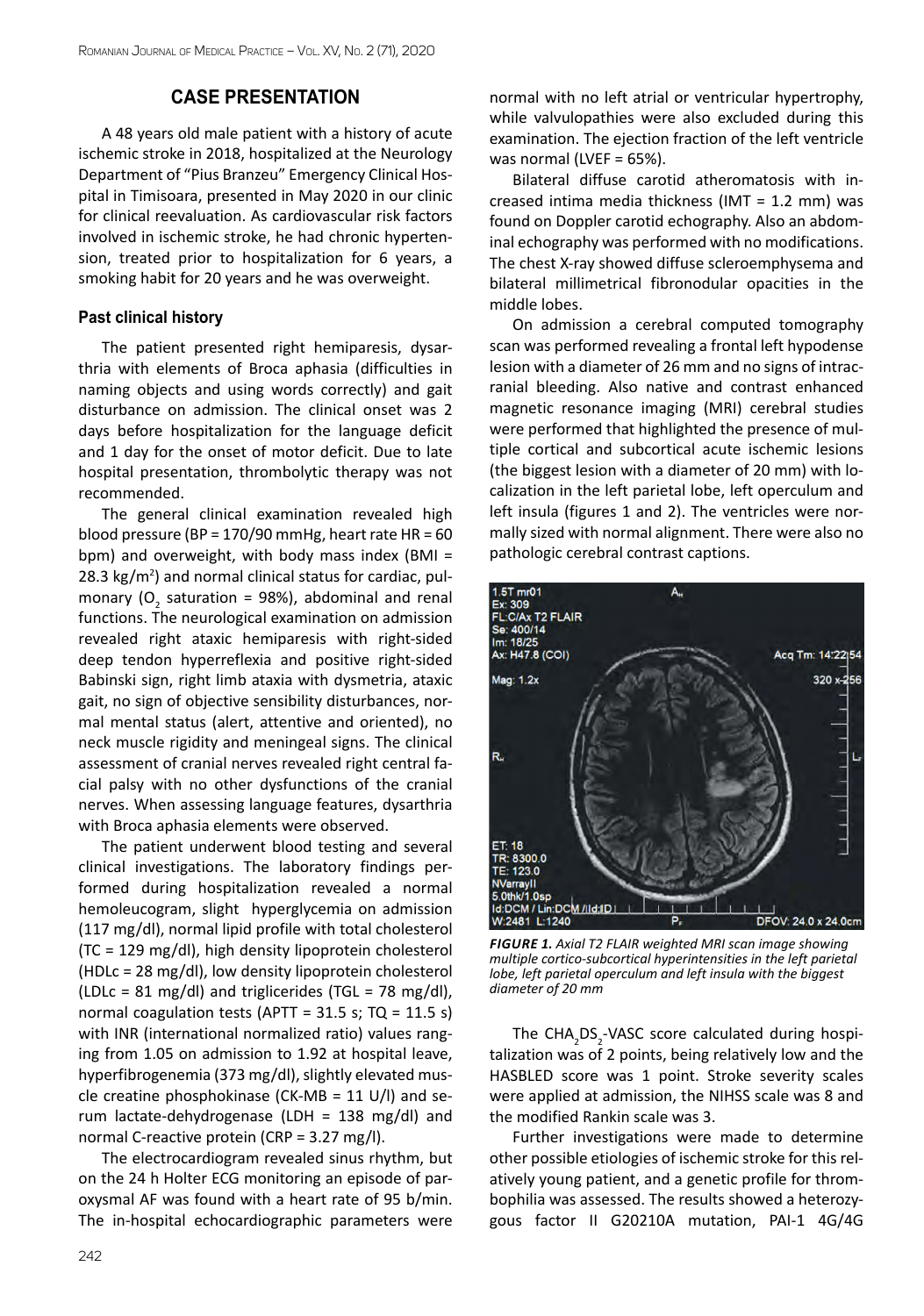homozygous mutation, methylenetetrahydrofolate reductase MTHFR A1298C heterozygous mutation and EPCR (endothelial protein C receptor) also present with alleles A1/A2. The other components of this genetic profile showed no signs of mutations, respectively the factor V (Leiden) G1691A mutation, factor V (H1299R) mutation, MTHFR C677T mutation and factor XIII V34L mutation were absent. Slightly elevated plasma homocysteine levels (tHcy) were found, respectively 11.3 μmol/l.



*Figure 2. The same image in axial diffusion MRI scan revealing multiple cortico-subcortical hyperintensities in the left parietal lobe, operculum and insula*

The in-hospital clinical diagnosis was multiple infarct ischemic stroke, right ataxic hemiparesis, dysarthria, thrombophilia with homozygous PAI-1 4G/4G, heterozygous MTHFR A1298C and factor II G20210A heterozygous mutation, paroxysmal NVAF and arterial hypertension. The patient received antiplatelet therapy (Aspirin), vasodilators, lipid lowering therapy and neurotropic medication during the hospital stay.

The clinical evolution was favorable with a slight improvement on neurological examination, the right-sided motor deficit remained predominantly in the right upper limb and dysarthria was also slightly improved on hospital leave.

After a few months of combined drug therapy, physical therapy and speech therapy, the clinical status of the patient improved gradually and until present time he had no other hospital admissions.

#### **Present clinical status**

On admission in our clinic we performed a general and neurological examination of the patient. BMI, blood pressure and heart rate were normal. The neurological exam showed a right-sided pyramidal syndrome with brisk deep tendon reflexes on the right and right sided positive Babinski sign. Language when assessed was normal with no signs of dysarthria. ECG results showed no signs of ischemia or modifications of heart waves or intervals. The current medication of the patient includes oral anticoagulation therapy (Acenocoumarol) under INR control, hypotensive agents such as Indapamid (1.5 mg/day) and Telmisartan (80 mg/day), heart rate regulator Nebivolol (5 mg/ day) and the lipid-lowering agent Atorvastatin (20 mg/ day).

# **DISCUSSIONS**

The presented case associates complex co-morbidities such as multiple infarct ischemic stroke, paroxysmal NVAF, carotid atheromatosis and thrombophilia in a relatively young patient. The exact etiology of ischemic stroke in this case is very hard to determine, due to the multiple causative pathologies. On one hand we can suspect that the prior undiscovered and untreated thrombophilia with homozygous mutation in the PAI-1 4G/4G gene and the heterozygous mutations in the MTHFR A1298C and factor II G20210A could be the main causes of ischemic stroke in this case, leading to elevated plasma levels of tHcy. It has been studied that increased homocysteine plasma levels are associated with cardiac and cerebrovascular diseases but also with other vascular pathologies such as peripheral artery disease and atherosclerosis, due to the accelerated damage in the endothelial cells leading to thrombosis. [5]. Mutations in the MTHFR gene are a common cause for increased tHcy levels, especially the homozygous C677T mutation [6]. Also a meta-analysis performed by Kang S. et al. [7] revealed that the presence of the A1298C mutation in the MTH-FR gene is linked to an increased ischemic stroke risk, especially the C allele. The clinical implications of these inherited genetic variants of the MTHFR gene have been studied in numerous diseases, but regarding cardioembolic stroke and atrial fibrillation there is a lack of clinical data. However, some studies managed to find an association between the C677T mutation and lacunar stroke in hypertensive patients [8]. Also Taveira A. et al. presented a case of a relatively young female (46 years) with thrombophilia and striato-capsular ischemic stroke and they concluded that the most plausible origin of stroke was embolic as consequence of inherited thrombophilia [9], while other investigations proved negative. In our case, the patient is somewhat the same age (48 years), but has multiple risk factors associated (hypertension, smoking, overweight) and also multiple co-morbidities that could determine stroke (paroxysmal AF and carotid atheromatosis). A review by de Lau LM et al. failed to document the causality between ischemic stroke and coag-